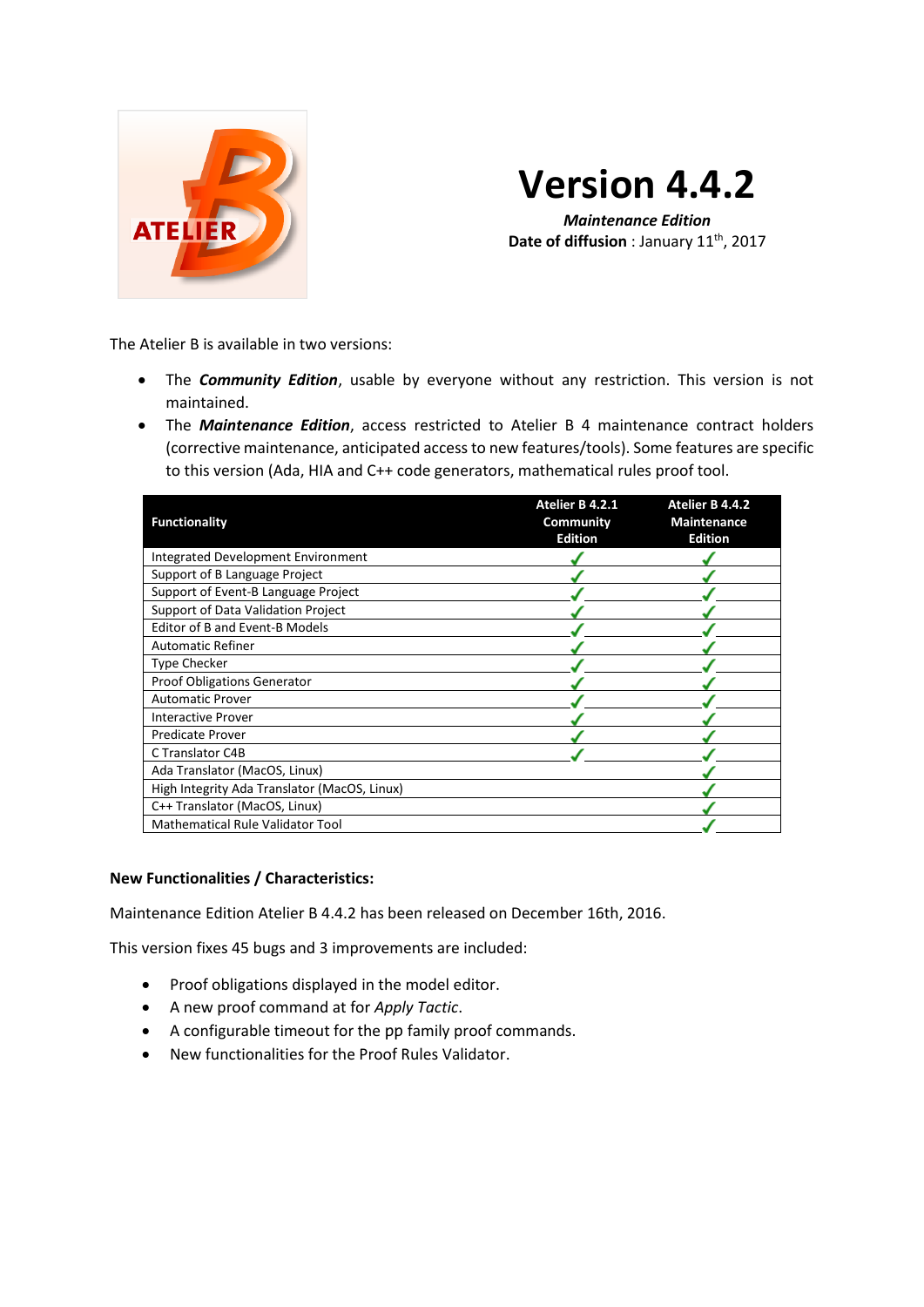## **Proof Obligations Displayed in the Model Editor**

A new functionality has been developed in the editor in order to display the proof obligations in the file being edited.

This functionality has been added for the purpose of:

- Displaying the proof obligations of the component being edited.
- Displaying the proof status of the component being edited.

#### **Enabling the Functionality**

This functionality is disabled by default. To activate it, please click on the menu "Atelier B", then on "Preferences", then on the tab "Internal Editor". In the tab, search the section "Proof information" then check the box "Display proof information in the editor".

| Main window<br><b>If I have also instant and</b> | Projects                       | New components                                          | <b>Internal Editor</b> | Internal Editor appearence | Installation | Graphics |        |              |
|--------------------------------------------------|--------------------------------|---------------------------------------------------------|------------------------|----------------------------|--------------|----------|--------|--------------|
|                                                  |                                |                                                         |                        |                            |              |          |        | $\wedge$     |
| Code verification                                |                                |                                                         |                        |                            |              |          |        |              |
|                                                  |                                | $\vee$ Perform semantic analysis of components          |                        |                            |              |          |        |              |
|                                                  |                                | Perform B0 Check on software components                 |                        |                            |              |          |        |              |
|                                                  |                                | Proof information (new POG is required)                 |                        |                            |              |          |        |              |
|                                                  |                                | $\triangledown$ Display proof information in the editor |                        |                            |              |          |        |              |
|                                                  |                                | ド<br>Generate POs when opening a file                   |                        |                            |              |          |        |              |
|                                                  | Generate POs after file saving |                                                         |                        |                            |              |          |        |              |
|                                                  |                                | Force BXML generation when generating POs               |                        |                            |              |          |        |              |
|                                                  |                                | Launch Force 0 after PO generation in the editor        |                        |                            |              |          |        |              |
|                                                  |                                |                                                         |                        |                            |              |          |        |              |
| Spell-Checking                                   |                                |                                                         |                        |                            |              |          |        |              |
|                                                  | $\boxdot$ Spell-check comments |                                                         |                        |                            |              |          |        |              |
|                                                  | Default Language   fr_FR       |                                                         |                        |                            |              |          | Choose |              |
|                                                  |                                |                                                         |                        |                            |              |          |        | $\checkmark$ |
|                                                  |                                |                                                         |                        |                            |              |          |        |              |

Finally, you can check the other boxes of the section for choosing when will be launched automatically the generation of proof obligations and the force 0.

It should be noted that this functionality only works with the new proof obligation generator.

#### **Effect in the Editor**

If the proof obligations have been generated, the editor will be enhanced with new features.

- A vertical bar to the left displaying for each line the proof status.
- A vertical bar to the right displaying the proof status of the file.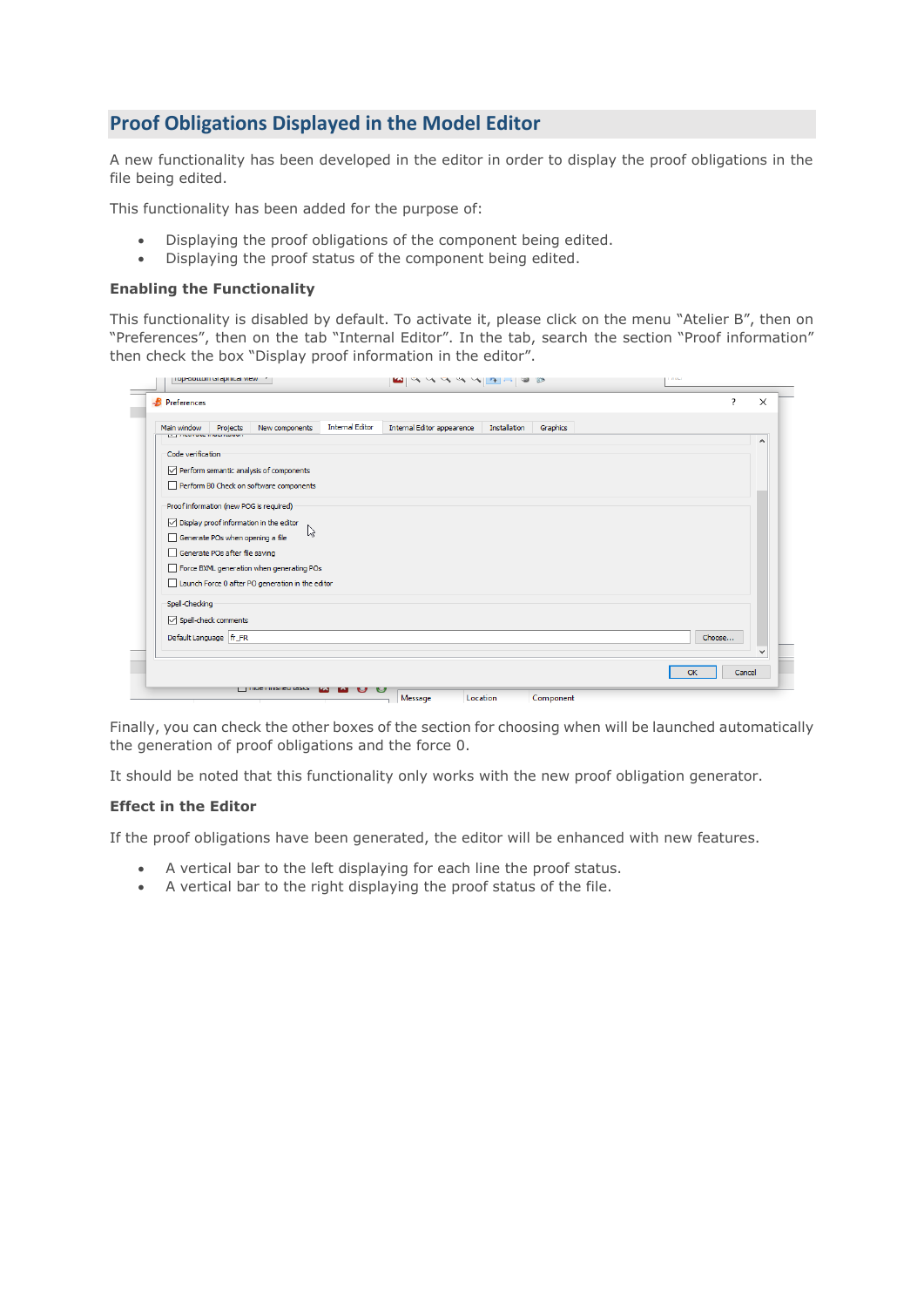

Moreover, a click on one of the lines of the left bar displays the proof obligations linked to this line. By selecting one of these proof obligations, all lines linked to this proof obligation will be highlighted.



## **Added a Configurable Timeout for the pp Family Proof Commands**

In the interactive prover, it is now possible to choose the timeout of commands of the pp family. In the example below, the timeout of the command pp0 is set to 25 seconds.

| Proof<br>$\vee$ Force(0)<br>pp(rp.0   25) | F X | 1<=T stored input\$1 &<br>$input = TRUE$ &                                                                                                   |
|-------------------------------------------|-----|----------------------------------------------------------------------------------------------------------------------------------------------|
| Next                                      |     | "Refinement is correct" &<br>"Check invariant not(TRUE : (stored input ) [(((((cycle - c FILTERING NB CYCLE) + T sto)<br>$\cdot$ (cycle))])" |

**A New Proof Command at for Apply Tactic**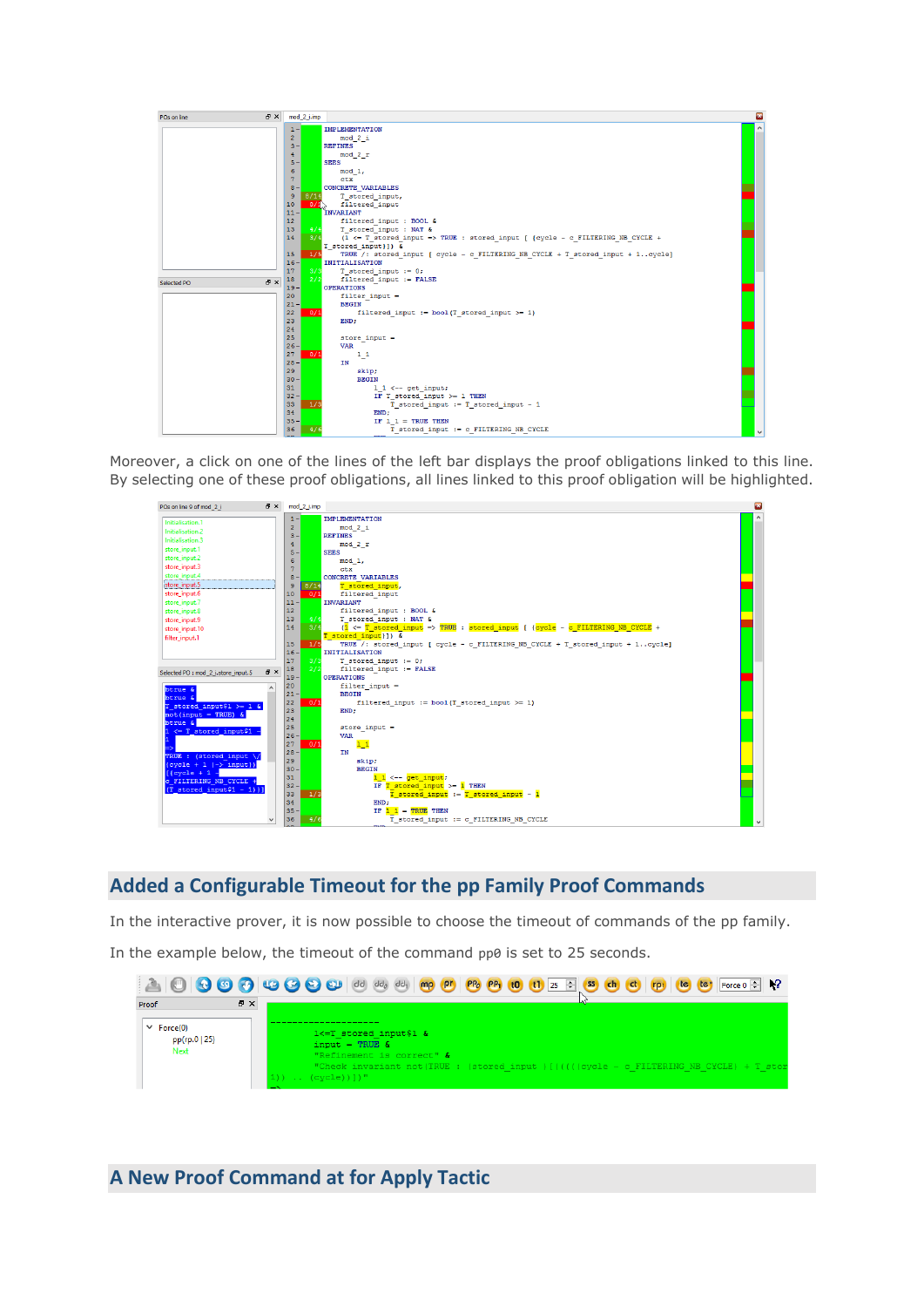The interactive prover now has a new proof command at (for Apply Tactic). This command has a single parameter which is the index of one of the rules of the theory User Tactic. Executing this command applies the corresponding rule.

In order to define your own tactics, you can open the PatchProver of your project and add your tactics in the theory User\_Tactic.

|     | PatchProver |  |                               |  |  |
|-----|-------------|--|-------------------------------|--|--|
|     |             |  | 1- THEORY User Tactic IS      |  |  |
| 12. |             |  | dd $(0)$ & pp $(rp.0   30)$ ; |  |  |
| lз  |             |  | dd(1) $\&$ pp(rp.1   120)     |  |  |
| 4   | END         |  |                               |  |  |
|     |             |  |                               |  |  |

In order to use for example the first tactic, simply run the command  $at(1)$  in the interactive prover.

| Force(0)<br>dd(0)<br>pp(rp.0   30)<br>Next                                                                                                                                                                                               | $1)$ )<br>$\Rightarrow$ |
|------------------------------------------------------------------------------------------------------------------------------------------------------------------------------------------------------------------------------------------|-------------------------|
|                                                                                                                                                                                                                                          | $+1$ ])                 |
| 日 ×<br>ituation                                                                                                                                                                                                                          |                         |
| Show only unproved POs<br>POs recently proved                                                                                                                                                                                            | 1)<br>$\Rightarrow$     |
|                                                                                                                                                                                                                                          |                         |
| All POs                                                                                                                                                                                                                                  | $+1$ ])                 |
| $\sum$ Initialisation<br>$\times$ $\bullet$ store_input<br><b>8 PO1</b><br><b>8</b> PO2<br><b>@ PO3</b><br><b>3 PO4</b><br><sup>3</sup> PO <sub>5</sub><br><b>O</b> PO6<br><b>@ PO7</b><br><b>B</b> PO8<br><b>O</b> PO9<br><b>8</b> PO10 |                         |

## **New functionalities for the Proof Rules Validator**

Various functionalities have been added to the Proof Rule Validator in order accelerate the time that this activity can take.

In the design mode, it is possible to automatically merge the name and the demonstration of all identical rules with different names.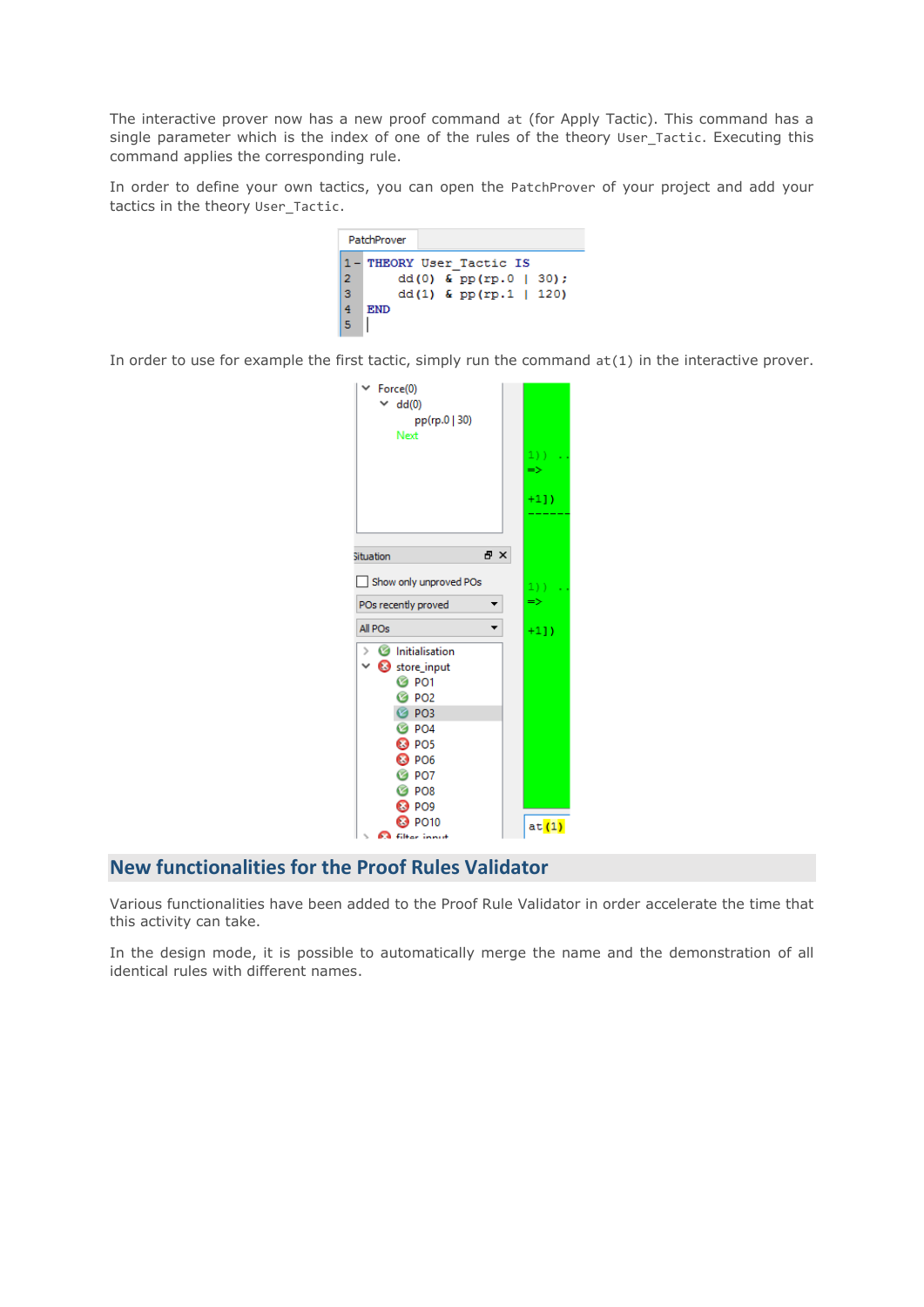| Rules Prover - Atelier B<br>Rule<br>Edit<br><b>View</b><br>Tools<br>File                                 | Help                                                                                               |          |
|----------------------------------------------------------------------------------------------------------|----------------------------------------------------------------------------------------------------|----------|
|                                                                                                          | Search for other rules with conflicting names (auto)                                               |          |
| Rules<br>View: All rules                                                                                 | Search for all identical rules with different names<br>Search for all rules with conflicting names | 日 X<br>٠ |
| Name                                                                                                     | Merge all identical rules with different names<br>B<br>Merge all identical rules with same names   |          |
| <b>Loaded Files</b><br>$\checkmark$<br>machine.pmm<br>$\checkmark$<br>User_Rules<br>$\checkmark$         | Remove all unused theories                                                                         |          |
| <b>O</b> User R<br><b>O</b> User_Ruresia riview (rr)                                                     | Invalidate rules with list pattern<br><b>NUL VEHITEU</b>                                           |          |
| machine_i.pmm<br>User Rules<br>$\checkmark$<br>User_Rules.1 Proved (PP)<br><b>O</b> User_Rules.2 Invalid | 2/2<br>0/2<br>2/2<br>0/2<br>Not Verified<br><b>Not Verified</b>                                    |          |
| <b>Rule Base files</b>                                                                                   | 0/0<br>0/0                                                                                         |          |

In the design mode, a report listing the rules that are not proved automatically and without demonstration can be exported in the CSV format.

| File<br>Edit View Rule Tools                                           | Help                              | $Ctrl + O$          |     |
|------------------------------------------------------------------------|-----------------------------------|---------------------|-----|
| Open                                                                   |                                   |                     |     |
| Close                                                                  |                                   |                     | 日 × |
| Save                                                                   |                                   | $Ctrl + S$          |     |
| Save all                                                               |                                   | Ctrl+Shift+S        |     |
| Generate HTML Validation Report<br>Generate Raw Text Validation Report |                                   |                     |     |
| Generate the report which list unproven rules by PP without proof      |                                   |                     |     |
| Quit                                                                   |                                   | $\mu$<br>$Ctrl + Q$ |     |
| macmme_npmm<br>$\checkmark$                                            | C/C<br>U <sub>L</sub>             |                     |     |
| <b>User Rules</b><br><b>O</b> User_Rules.1 Proved (PP)                 | 2/2<br>0/2<br><b>Not Verified</b> |                     |     |
| <b>O</b> User_Rules.2 Invalid                                          | <b>Not Verified</b>               |                     |     |

In the design mode, it is possible to remove all the unused theories.



In the verification mode, the automatically proved rules can be marked as verified.